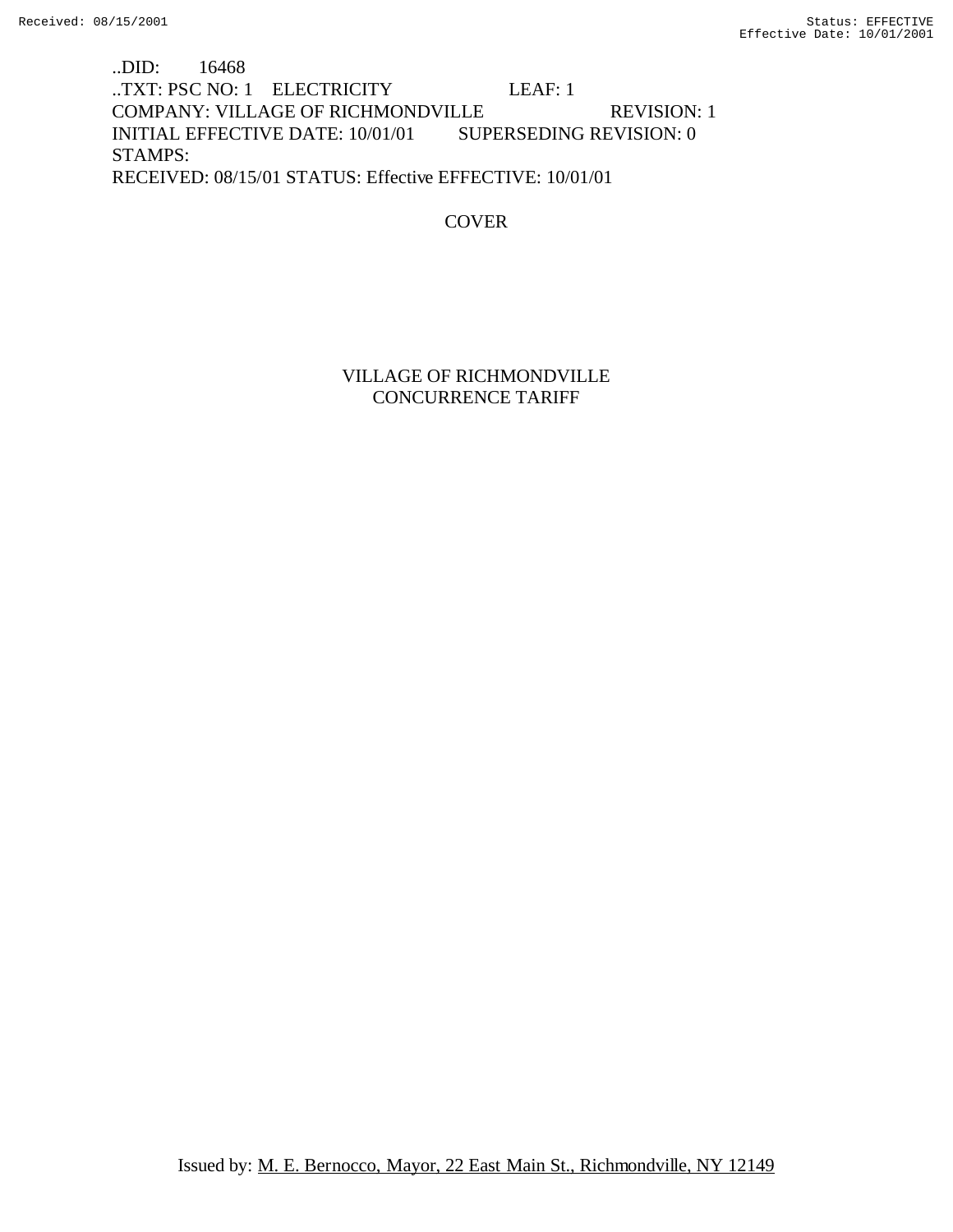## PSC NO: 1 ELECTRICITY COMPANY: VILLAGE OF RICHMONDVILLE INITIAL EFFECTIVE DATE:11/29/2019 Issued in compliance with Order in Case 16-M-0330 dated 11/18/2019

 LEAF: 2 REVISION: 5 SUPERSEDING REVISION: 4

# TABLE OF CONTENTS

|                                                                           | LEAF #   |
|---------------------------------------------------------------------------|----------|
| <b>I. GENERAL INFORMATION</b><br><b>CONCURRENCE</b>                       | 3        |
| TERRITORY TO WHICH SCHEDULE APPLIES                                       | 3        |
| II. SERVICE CLASSIFICATION NO. 1<br>Residential                           | 4        |
| III. SERVICE CLASSIFICATION NO. 2<br>General Service - Non-demand Metered | 6        |
| IV. SERVICE CLASSIFICATION NO. 3<br>General Service - Demand Metered      | 8        |
| V. SERVICE CLASSIFICATION NO. 4<br>Private Outdoor Lighting               | 10       |
| VI. CHARGES                                                               |          |
| RECONNECTION CHARGE<br><b>INSUFFICIENT FUNDS CHECK CHARGE</b>             | 13<br>13 |
|                                                                           |          |

VIII. PURCHASED POWER ADJUSTMENT CHARGE 15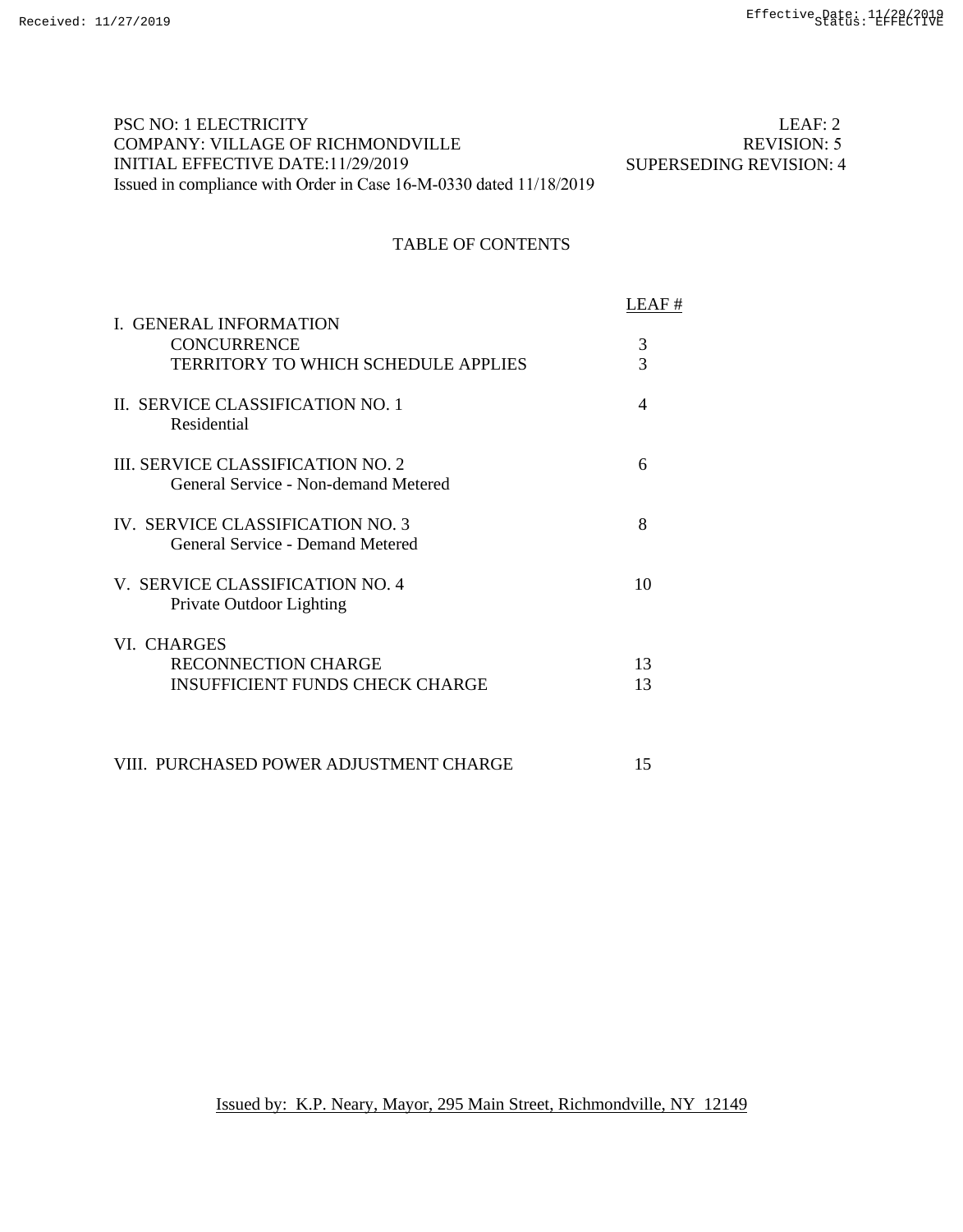## ..DID: 16465 ..TXT: PSC NO: 1 ELECTRICITY LEAF: 3 COMPANY: VILLAGE OF RICHMONDVILLE REVISION: 1 INITIAL EFFECTIVE DATE: 10/01/01 SUPERSEDING REVISION: 0 STAMPS: RECEIVED: 08/15/01 STATUS: Effective EFFECTIVE: 10/01/01

## GENERAL INFORMATION

## A. CONCURRENCE:

The Village of Richmondville concurs in and agrees to abide by the rules and regulations as set forth in the generic tariff filed by the New York Municipal Power Agency (NYMPA) in Case No. 97-E-1575

### B. TERRITORY TO WHICH SCHEDULE APPLIES:

These rates, rules and regulations are applicable to the Village of Richmondville and that portion of the Town of Richmondville served under franchises granted to the Village of Richmondville.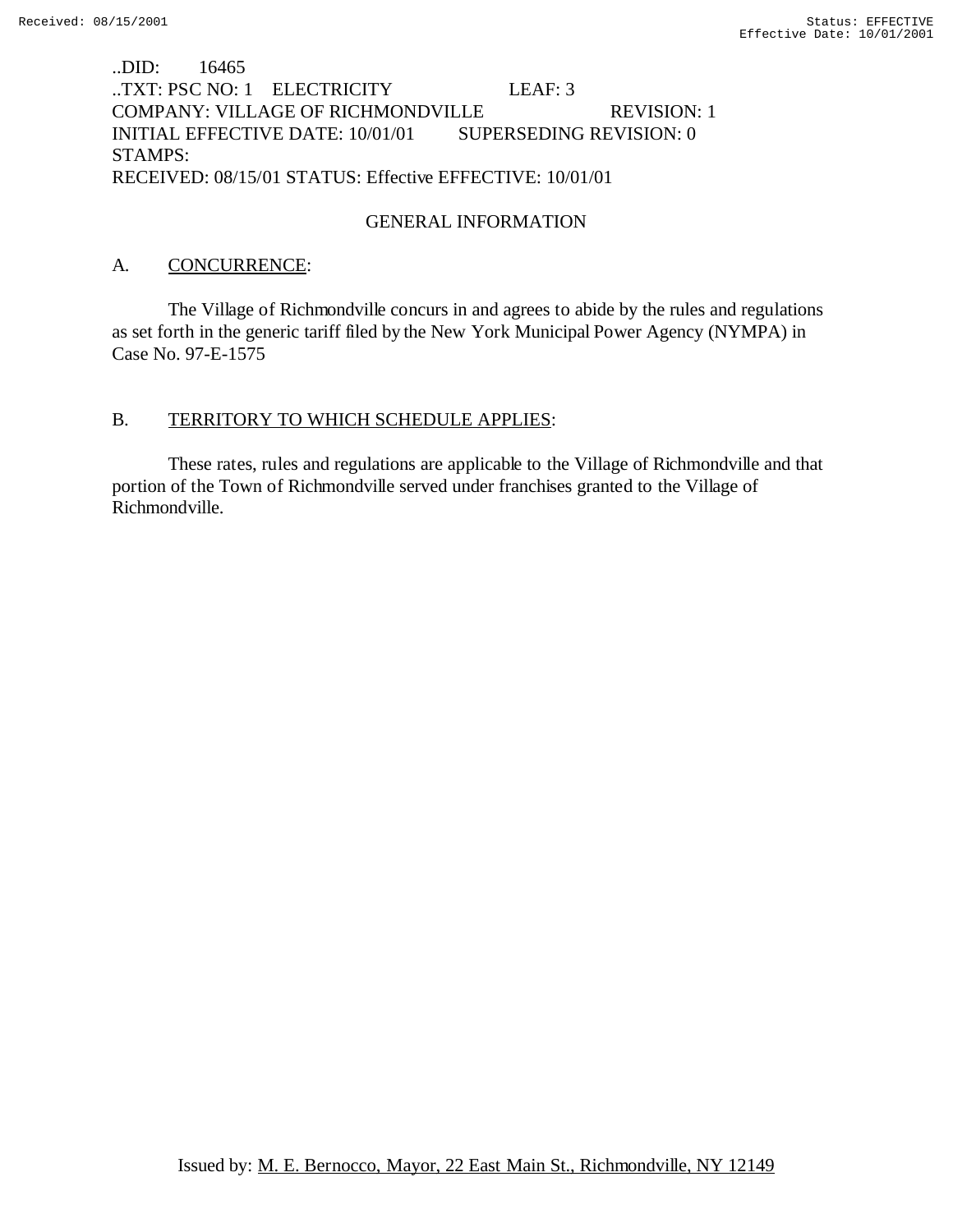## PSC NO: 1 ELECTRICITY LEAF: 4 COMPANY: VILLAGE OF RICHMONDVILLE REVISION: 8 INTITAL EFFECTIVE DATE: 03/01/2011 SUPERSEDING REVISION: 7 Issued in compliance with Commission Order in C. 10-E-0418 effective February 22, 2011

### SERVICE CLASSIFICATION NO. 1 Residential

#### APPLICABLE TO USE OF SERVICE FOR:

Single-phase residential purpose usage in an individual residence; in an individual flat or individual apartment in a multiple-family dwelling; for residential purposes in a rooming house where not more than four (4) rooms are available for rent; and for single phase farm service when supplied through the farm residence meter; use exclusively in connection with religious purposes, by corporations or associations organized and conducted in good faith for religious purposes, and including the operation by such corporation or association of a school, not withstanding that secular subjects are taught at such school; for single-phase service exclusively in connection with a community residence as defined in subdivision 28, 28A or 28B or section 1.03 of the Mental Hygiene Law, provided that such residence is operated by a not-for-profit corporation and if supervisory staff is on site on a twenty-four hour per day basis that the residence provides living accommodations for fourteen or fewer residents; and use for any post or hall owned or leased by a not-for-profit organization that is a veterans organization.

#### CHARACTER OF SERVICE:

Continuous, Alternating Current at approximately 60 Cycle, 120 Volt, two wire or 120/240 volt, three wire single phase, depending upon the characteristics of the load and the circuits from which service is supplied.

#### MONTHLY RATE:

|                                | Rate     |
|--------------------------------|----------|
| <b>Customer Service Charge</b> | \$5.49   |
| Energy Charge, per kWh         | \$0.0438 |

### MINIMUM CHARGE:

The minimum charge is the customer charge.

#### PURCHASED POWER ADJUSTMENT:

All kilowatt-hours sold under this service classification shall be subject to Purchased Power Adjustment Charges in accordance with Section VIII of the Village of Richmondville Tariff and consistent with Rule IX of the NYMPA generic tariff.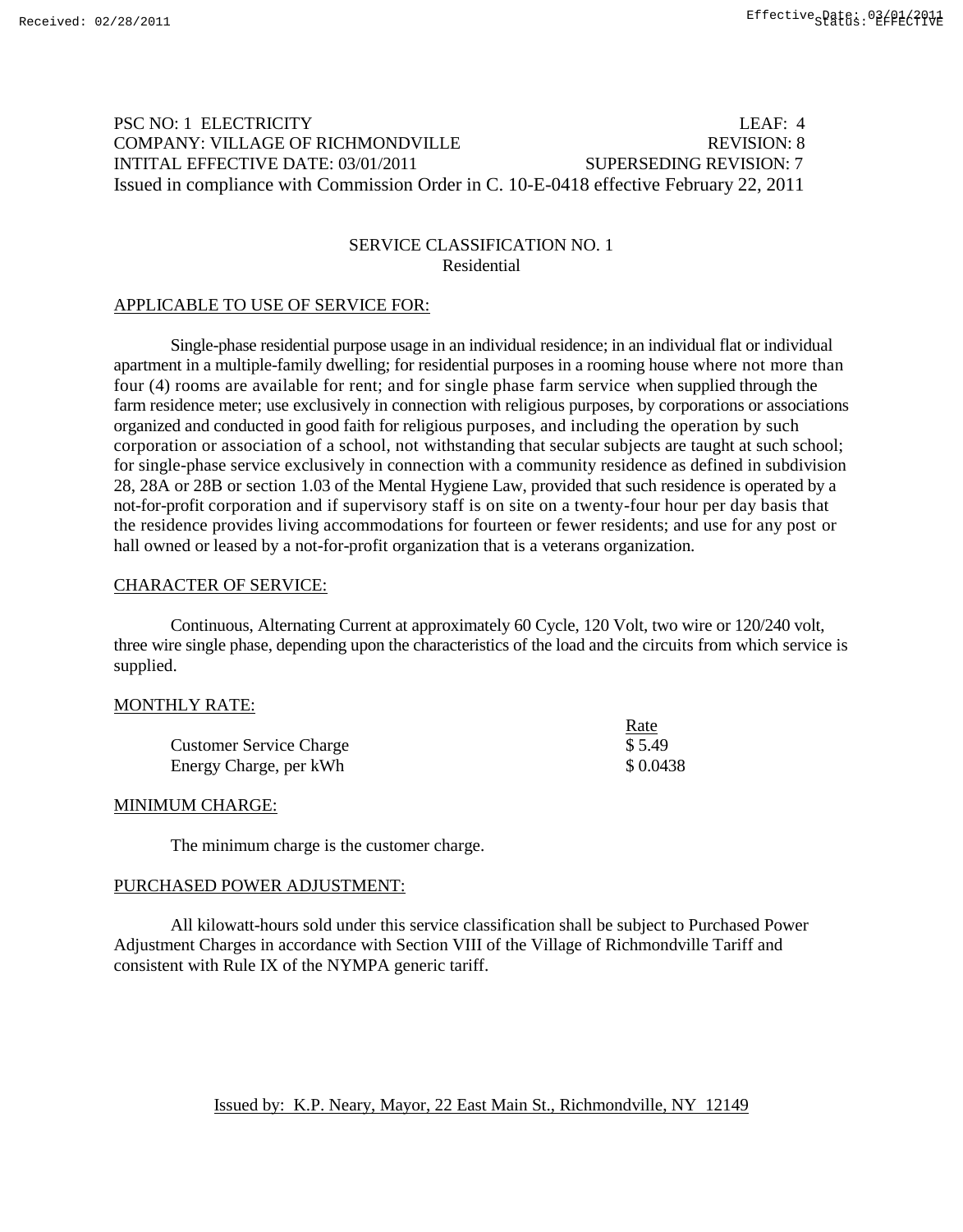## PSC NO: 1 ELECTRICITY LEAF: 5 COMPANY: VILLAGE OF RICHMONDVILLE **EXAMPLE REVISION: 8** INTITAL EFFECTIVE DATE: 03/01/2011 SUPERSEDING REVISION: 7 Issued in compliance with Commission Order in C. 10-E-0418 effective February 22, 2011

### SERVICE CLASSIFICATION NO. 1 (CONT'D) Residential

#### TERMS OF PAYMENT:

All bills are due when rendered. Full payment must be received on or before the date shown on the bill to avoid a late payment charge of 1.5% as provided in Rule VIII of the NYMPA generic tariff.

#### BASE PURCHASED POWER PER KILOWATT-HOUR:

The base purchased power cost per kilowatt-hour is \$0.015966.

#### FACTOR OF ADJUSTMENT:

The factor of adjustment pursuant to Rule IX.D of the NYMPA generic tariff is 1.0453.

#### SPECIAL PROVISIONS:

- A. Motors whose individual capacity is in excess of 2 H.P. will not be served under this classification.
- B. When not more than two rooms of a dwelling or apartment are used by the occupant for business purposes, this rate may apply to the entire use; otherwise either the general rate will apply to the entire use or each shall be separately metered and charged at the appropriate rate.
- C. Customers taking service for the operation of welders, X-Ray machines or any other equipment having a highly fluctuating or large instantaneous demand which causes undue voltage disturbance upon the circuit from which service is taken, thereby interfering with the service taken by other customers, shall install or pay for the necessary corrective equipment to avoid such interference with service to others or, failing to do so shall pay an addition to the charge for service \$0.50 per month per KVA for the name-plate rating of such equipment.
- D. Residential customers whose use of service includes complete electric house heating may make payments under a budget payment plan prescribed by the NYMPA generic tariff.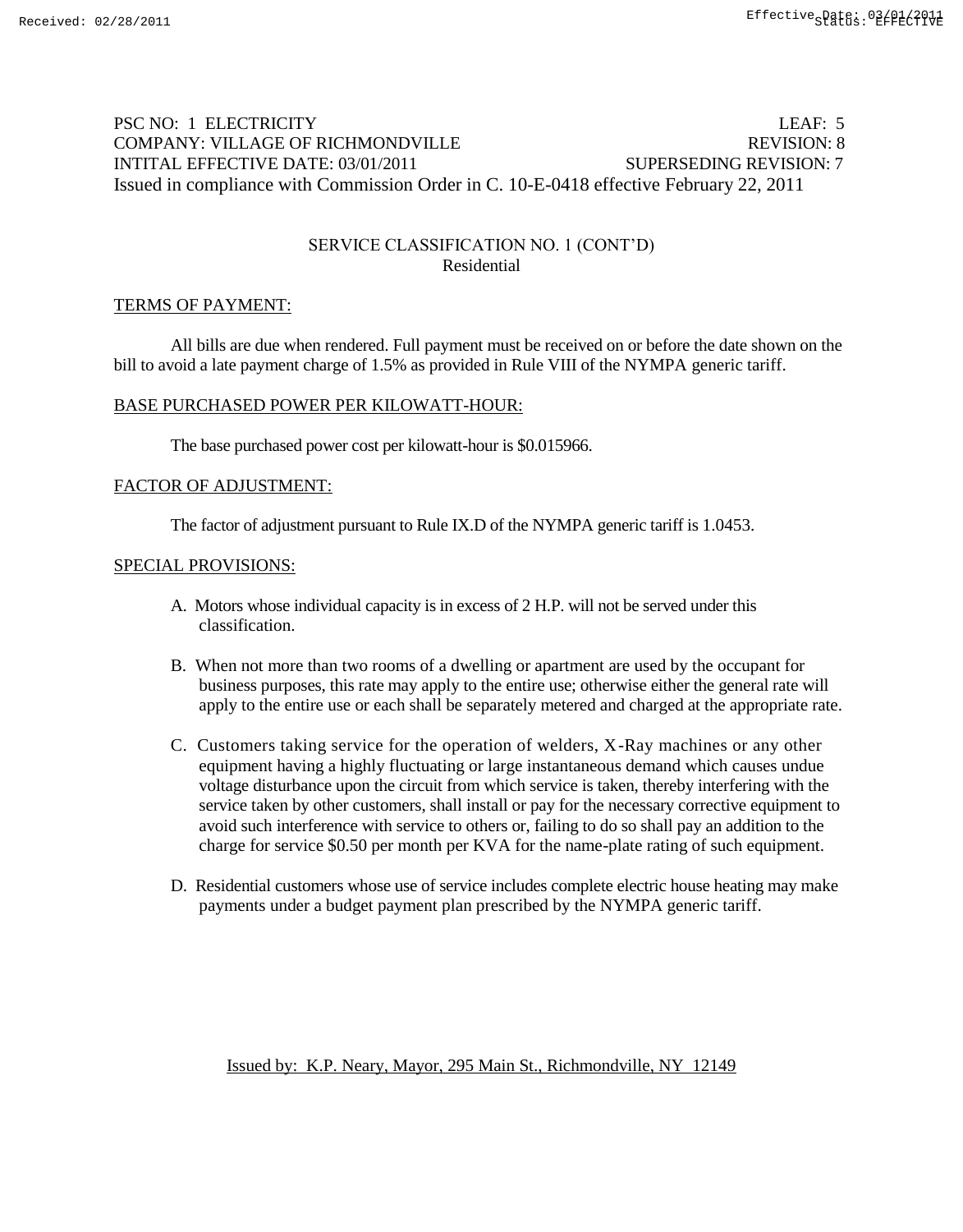## PSC NO: 1 ELECTRICITY LEAF: 6 COMPANY: VILLAGE OF RICHMONDVILLE THE REVISION: 8 INTITAL EFFECTIVE DATE: 03/01/2011 SUPERSEDING REVISION: 7 Issued in compliance with Commission Order in C. 10-E-0418 effective February 22, 2011

## SERVICE CLASSIFICATION NO. 2 General Service – Non-demand Metered

### APPLICABLE FOR USE OF SERVICE FOR:

All purposes where demand is less than 7 KW.

### CHARACTER OF SERVICE:

Continuous, alternative current, 120/240 volts, 60 hertz, two or three wire, single phase; 120/208 or 277/480 volts, 60 hertz, four wire three phase.

#### MONTHLY RATE:

|                        | Rate     |
|------------------------|----------|
| <b>Customer Charge</b> | \$5.49   |
| Energy Charge, per kWh | \$0.0627 |

#### MINIMUM CHARGE:

The minimum charge is the customer charge.

#### TERMS OF PAYMENT:

All bills are due when rendered. Full payment must be received on or before the date shown on the bill to avoid a late payment charge of 1.5% as provided in Rule VIII of the NYMPA generic tariff.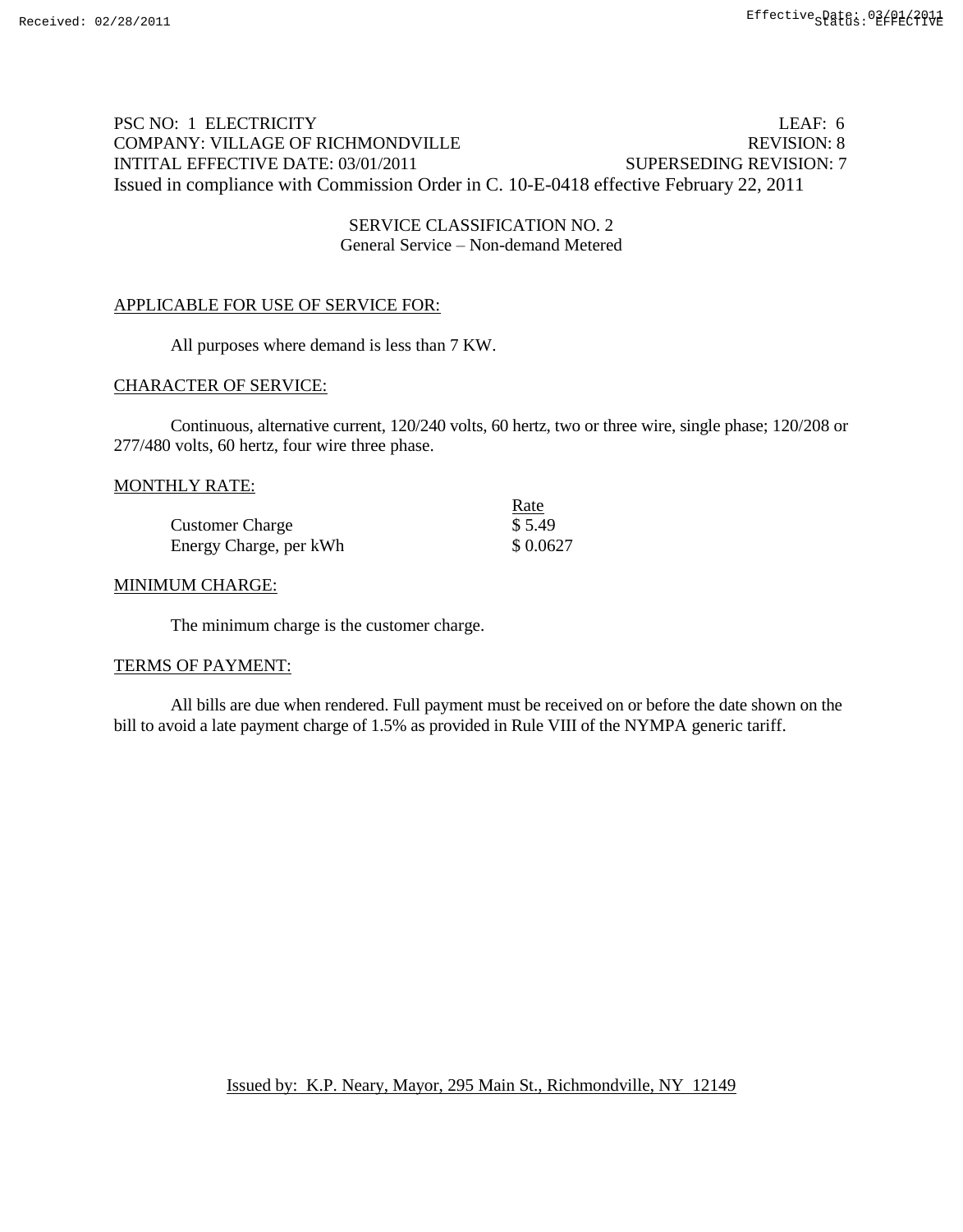# PSC NO: 1 ELECTRICITY LEAF: 7 COMPANY: VILLAGE OF RICHMONDVILLE REVISION: 8 INTITAL EFFECTIVE DATE: 03/01/2011 SUPERSEDING REVISION: 7 Issued in compliance with Commission Order in C. 10-E-0418 effective February 22, 2011

## SERVICE CLASSIFICATION NO. 2 (CONT'D) General Service – Non-demand Metered

# PURCHASED POWER ADJUSTMENT:

All kilowatt-hours sold under this service classification shall be subject to Purchased Power Adjustment Charges in accordance with Section VIII of the Village of Richmondville Tariff and consistent with Rule IX of the NYMPA generic tariff.

# BASE PURCHASED POWER PER KILOWATT-HOUR:

The base purchase power cost per kilowatt-hour pursuant to Rule IX.B of the NYMPA generic tariff is \$0.015966.

# FACTOR OF ADJUSTMENT:

The factor of adjustment pursuant to Rule IX.D of the NYMPA generic tariff is 1.0453.

# DETERMINATION OF DEMAND:

A demand meter shall be installed at the Utility's option or whenever the customer's energy consumption exceeds 2,000 KWH per month for two consecutive months. The demand measurement shall be the maximum 15 minutes integrated demand occurring during the billing period. If the customer's demand is in excess of 7 KW for two consecutive months, the customer will be transferred and billed in accordance with Service Classification No. 3.

## TERM:

Service may be discontinued by the customer upon two days written notice to the village or by the village in the manner provided by law, or by the rules and regulations in the NYMPA generic tariff.

## SPECIAL PROVISIONS:

A. Customer taking service for the operation of welders, X-Ray machines or any other equipment having a highly fluctuating or large instantaneous demand which causes undue voltage disturbance upon the circuit from which service is taken, thereby interfering with the service taken by other customers, shall install or pay for the necessary corrective equipment to avoid such interference with service to others, or failing to do so, shall pay in addition to the charge for service \$.50 per month per KVA of the name-plate rating of such equipment.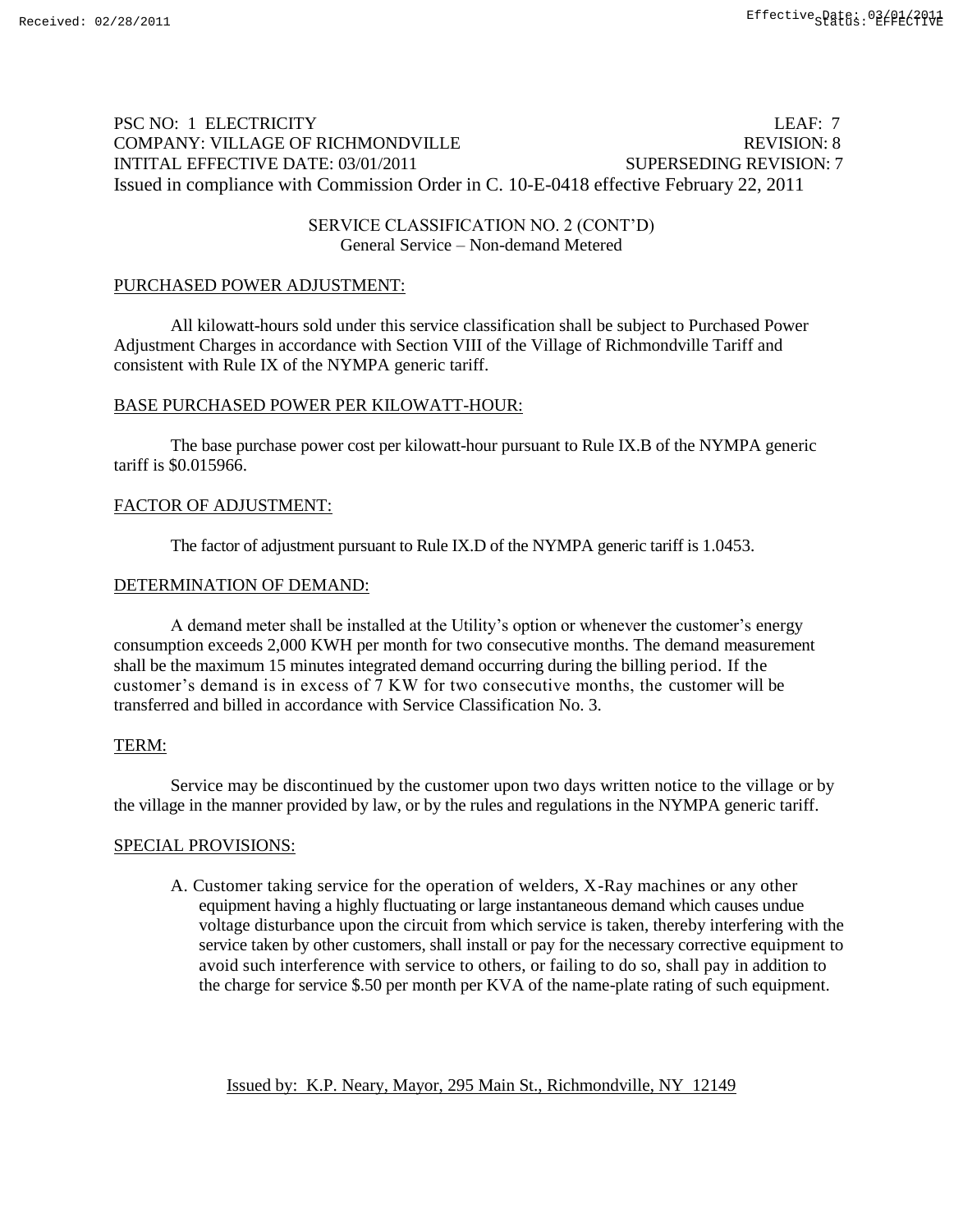# PSC NO: 1 ELECTRICITY LEAF: 8 COMPANY: VILLAGE OF RICHMONDVILLE REVISION: 8 INTITAL EFFECTIVE DATE: 03/01/2011 SUPERSEDING REVISION: 7 Issued in compliance with Commission Order in C. 10-E-0418 effective February 22, 2011

### SERVICE CLASSIFICATION NO. 3 General Service - Demand Metered

### APPLICABLE TO USE OF SERVICE FOR:

All purpose, where demand is 7 kW or more.

#### CHARACTER OF SERVICE:

Continuous, alternating current, 120/240 volts, 60 hertz, two or three wire, single phase, 120/208 or 277/480 volts, 60 hertz, four wire, three phase.

#### MONTHLY RATE:

|                        | Rate     |
|------------------------|----------|
| Demand Charge, per kW  | \$2.38   |
| Energy Charge, per kWh | \$0.0503 |

#### MINIMUM CHARGE:

The minimum monthly charge is the Demand Charge computed under MONTHLY RATE, the active demand being determined in accordance with the provisions included under DETERMINATION OF DEMAND.

### DETERMINATION OF DEMAND:

The Active Demand shall be the maximum fifteen minute integrated kilowatt demand. For billing purposes the demand shall be the greatest of the following:

- 1. The demand occurring during the month for which the charge is made.
- 2. Three-quarters the highest demand occurring during any of the proceeding eleven months.
- 3. During initial term, the demand contracted for.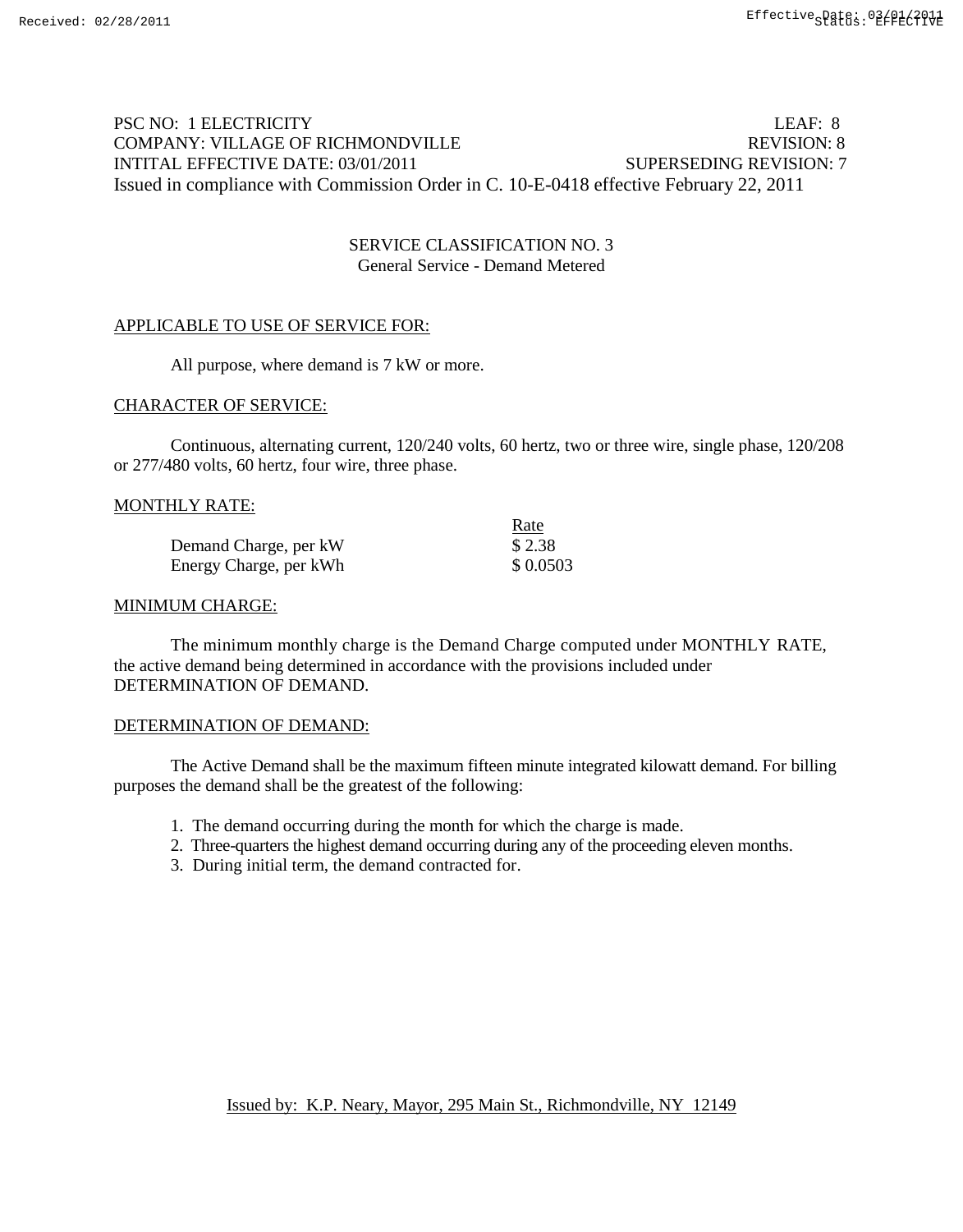## PSC NO: 1 ELECTRICITY LEAF: 9 COMPANY: VILLAGE OF RICHMONDVILLE THE REVISION: 8 INTITAL EFFECTIVE DATE: 03/01/2011 SUPERSEDING REVISION: 7 Issued in compliance with Commission Order in C. 10-E-0418 effective February 22, 2011

#### SERVICE CLASSIFICATION NO. 3 (CONT'D) General Service - Demand Metered

### TERMS OF PAYMENT:

All bills are due when rendered. Full payment must be received on or before the date shown on the bill to avoid a late payment charge of 1.5% as provided in Rule VIII of the NYMPA generic tariff.

#### PURCHASED POWER ADJUSTMENT:

All kilowatt-hours sold under this service classification shall be subject to Purchased Power Adjustment Charges in accordance with Section VIII of the Village of Richmondville Tariff and consistent with Rule IX of the NYMPA generic tariff.

#### BASE PURCHASED POWER PER KILOWATT-HOUR:

The base purchase power cost per kilowatt-hour pursuant to Rule IX.B of the NYMPA generic tariff is \$0.015966.

#### FACTOR OF ADJUSTMENT:

The factor of adjustment pursuant to Rule IX.D of the NYMPA generic tariff is 1.0453.

#### SPECIAL PROVISIONS:

Customer shall maintain a power factor at the point of delivery of not less than 90% lagging or leading as measured on a 30 minute basis. If customer is notified that their power factor has fallen below 90%, corrective action must be taken within 30 days. If action is not taken, the necessary corrective equipment will be installed by the Village of Richmondville and the customer will be billed for all costs incurred to correct the power factor to the required level.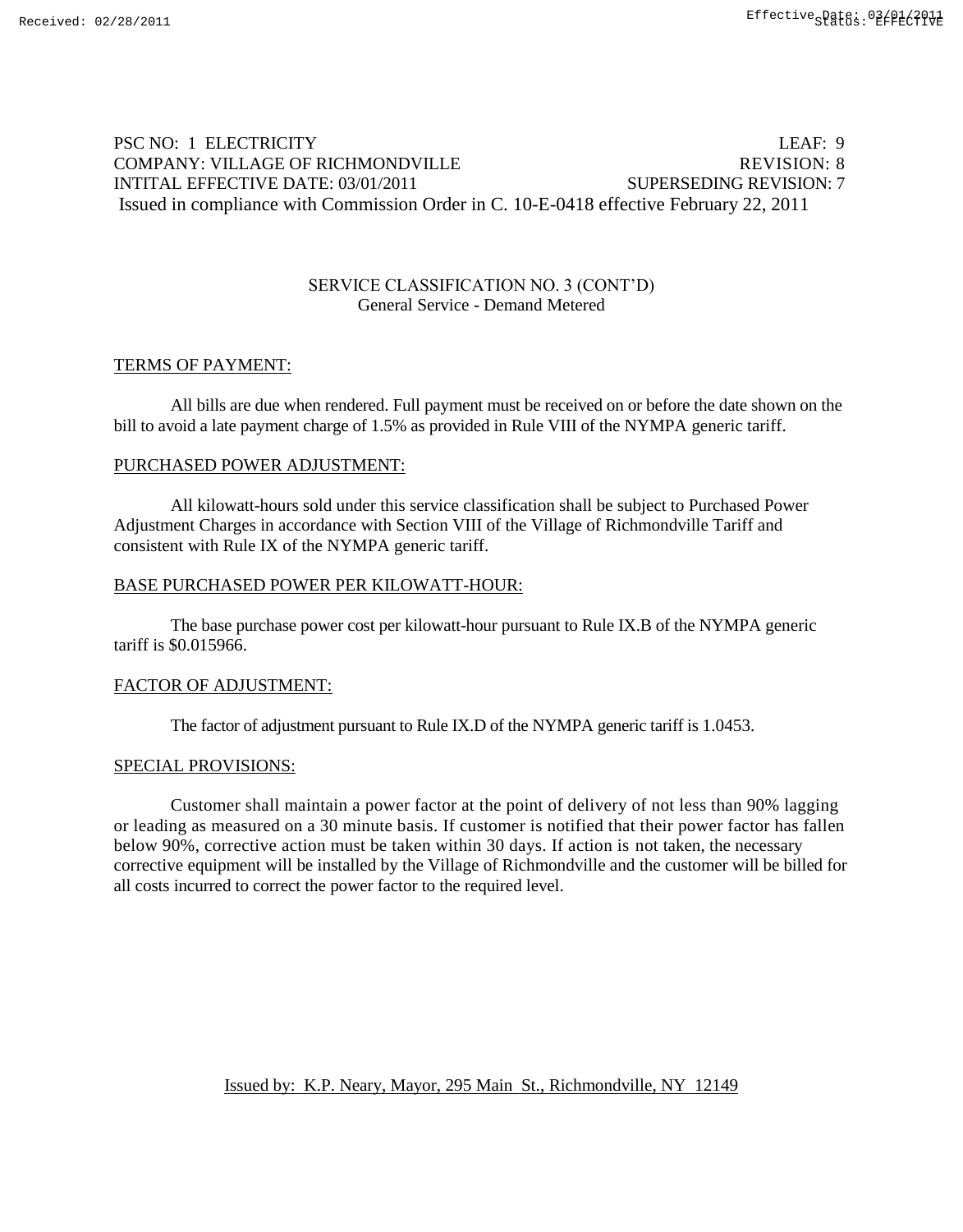## PSC NO: 1 ELECTRICITY LEAF: 10 COMPANY: VILLAGE OF RICHMONDVILLE REVISION: 7 INTITAL EFFECTIVE DATE: 03/01/2011 SUPERSEDING REVISION: 6 Issued in compliance with Commission Order in C. 10-E-0418 effective February 22, 2011

### SERVICE CLASSIFICATION NO. 4 Private Outdoor Lighting

#### APPLICABLE TO USE OF SERVICE FOR:

Outdoor Lighting of areas other than public streets, highways, and roadways, for individuals, private organizations and institutional establishments.

Available only where suitable Village of Richmondville overhead secondary distribution circuits are available.

#### CHARACTER OF SERVICE:

Unmetered service for limited period, dusk-to-dawn illumination, approximately 4,000 hours per year, approximately 60 cycle AC at appropriate voltages designated by the Village of Richmondville will own, operate and maintain the facilities required and will supply overhead service to lamps and facilities as provided under Rate below, provided, however, that the village of Richmondville will install 400 watt mercury lamps only in locations readily accessible to maintenance vehicles used by the Village of Richmondville.

#### MONTHLY RATE:

The charge for service during each calendar month shall be the sum of the following:

|                                    | Rate    |
|------------------------------------|---------|
| Lamp and fixture Charge, per lamp: |         |
| 175 Watt Mercury (Color corrected) | \$7.60  |
| 400 Watt Mercury (Color corrected) | \$13.59 |
| Pole Rental Charge:                | \$1.94  |

When suitable wood poles are available on Village of Richmondville existing distribution circuits or customers existing service lateral, no additional charge will be made for attachment of lamps served under Service classification No. 4. a maximum of one additional wood pole for each lamp served will be installed, owned and maintained by the Village of Richmondville for a monthly rental of \$1.81 per pole.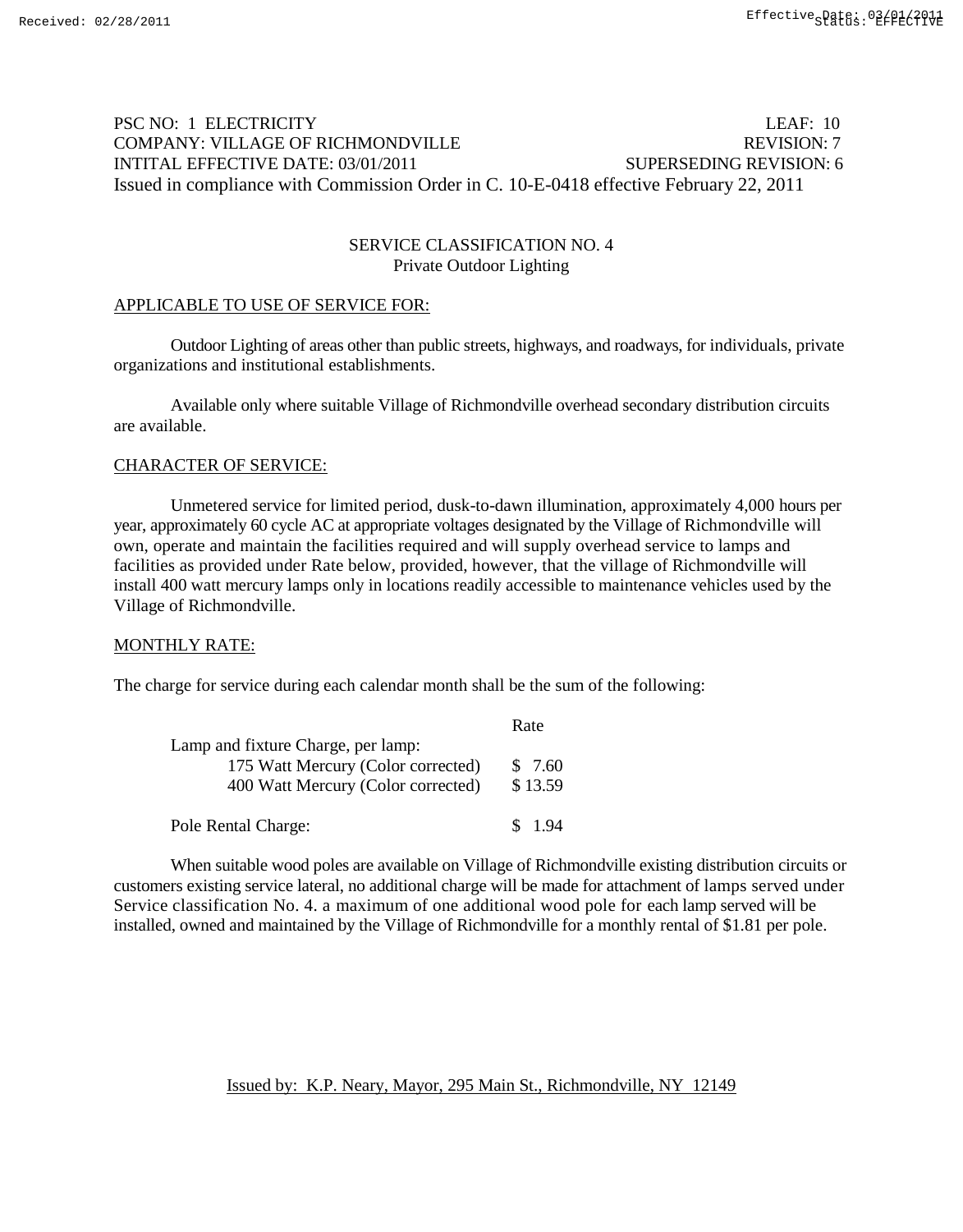### PSC NO: 1 ELECTRICITY LEAF: 11 COMPANY: VILLAGE OF RICHMONDVILLE REVISION: 4 INTITAL EFFECTIVE DATE: 09/01/2008 SUPERSEDING REVISION: 3 Issued in compliance with order in Case #08-E-0359 dated August 20, 2008

### SERVICE CLASSIFICATION NO. 4 (CONT'D) Private Outdoor Lighting

### TERMS OF PAYMENT:

All bills are due when rendered. Full payment must be received on or before the date shown on the bill to avoid a late payment charge of 1.5% as provided in Rule VIII of the NYMPA generic tariff.

### PURCHASED POWER ADJUSTMENT:

 All kilowatt-hours sold under this service classification shall be subject to Purchased Power Adjustment Charges in accordance with Section VIII of the Village of Richmondville Tariff and consistent with Rule IX of the NYMPA generic tariff.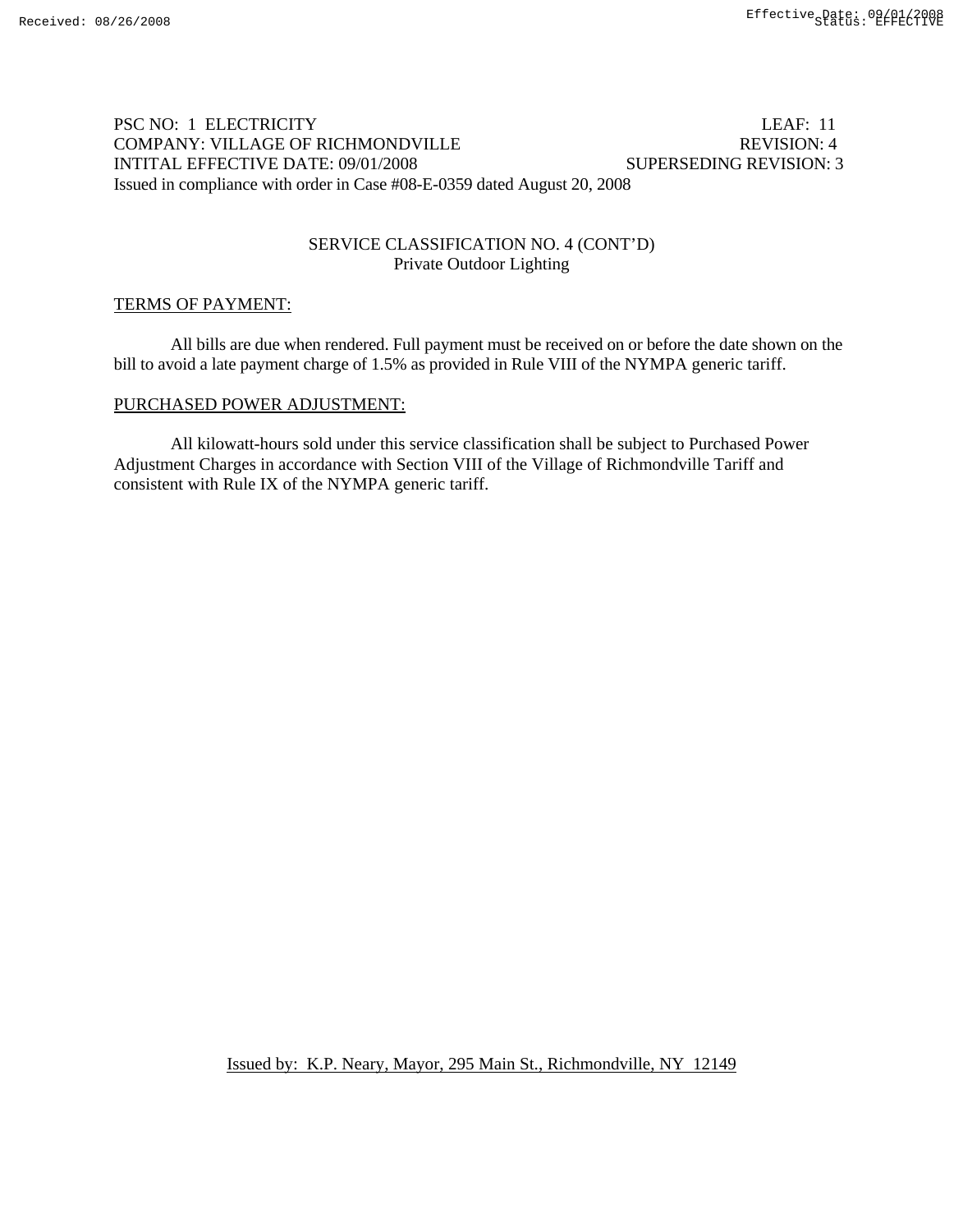## ..DID: 16462 ..TXT: PSC NO: 1 ELECTRICITY LEAF: 12 COMPANY: VILLAGE OF RICHMONDVILLE REVISION: 1 INITIAL EFFECTIVE DATE: 10/01/01 SUPERSEDING REVISION: 0 STAMPS: RECEIVED: 08/15/01 STATUS: Effective EFFECTIVE: 10/01/01

# SERVICE CLASSIFICATION NO. 4 (CONT'D) Private Outdoor Lighting

## SPECIAL PROVISION:

- A. Written application for service upon Form "AS" is required.
- B. Except when taken in conjunction with service under other Service Classification, service here under will not be supplied from a line extension constructed with the provisions of the NYMPA generic tariff relating to line extensions.
- C. Upon the termination of service under a superseding rate schedule or contract, the Village of Richmondville shall have the right to take all facilities placed, installed, erected or used by it pursuant to the supplying of service under other Service Classifications, or may purchase such pole or poles by payment of the Village of Richmondville depreciated book cost.
- D. In the event of changes or revisions of the Schedule, Customer shall take and pay for service in accordance with the provisions of the revised or superseding schedule. Charges to Customer under said revised or superseding schedule shall commence with the first day of the calendar month following the effective date of such schedule.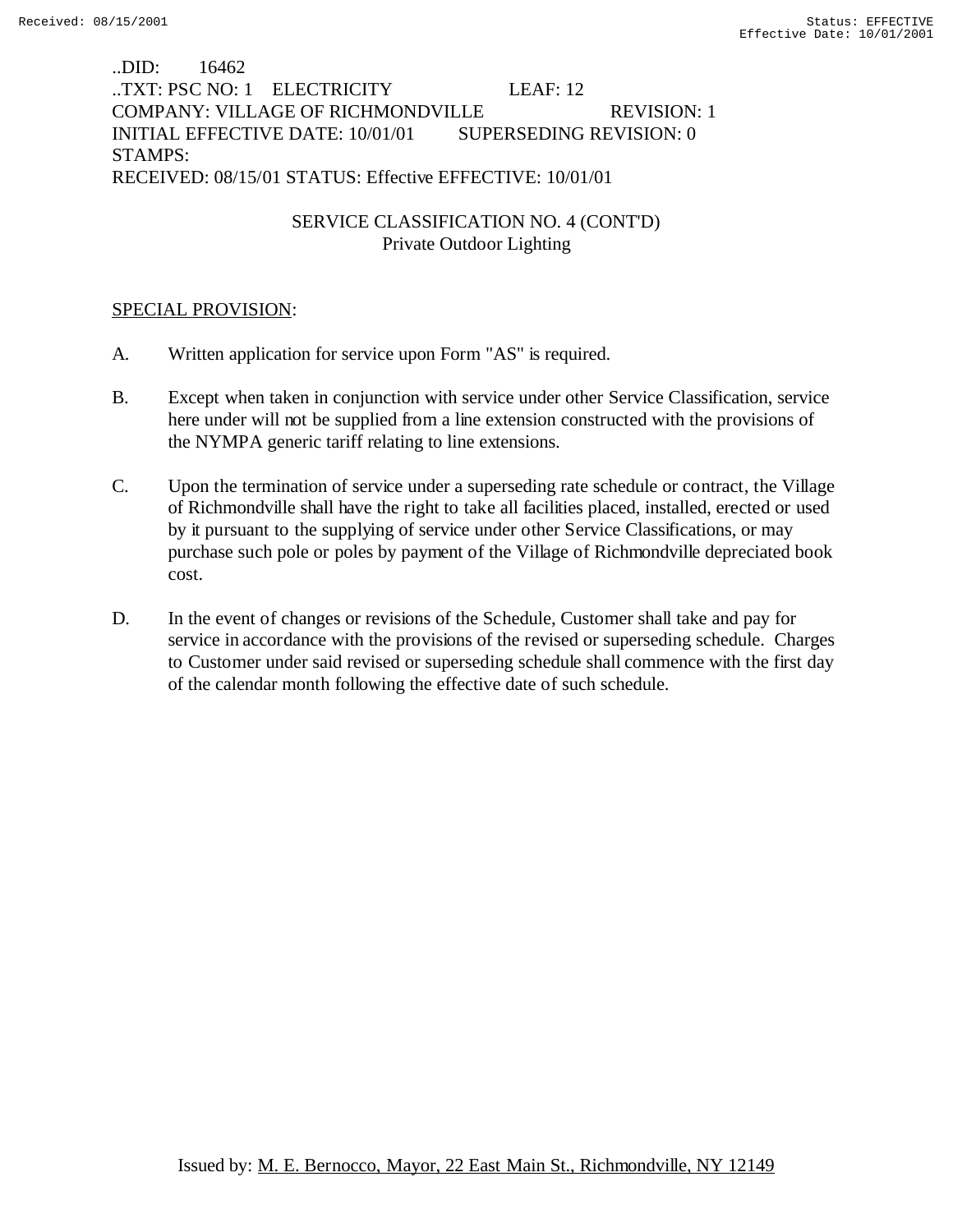## PSC NO: 1 ELECTRICITY LEAF: 13 COMPANY: VILLAGE OF RICHMONDVILLE REVISION: 3 INITIAL EFFECTIVE DATE: 09/01/2008 SUPERSEDING REVISION: 2 Issued in compliance with order in Case #08-E-0359 dated August 20, 2008

### **CHARGES**

### A. RECONNECTION CHARGE:

When service has been discontinued, either by the Village as provided in Rule XIII of the NYMPA generic tariff or at the request of the consumer and the same consumer applies for reconnection of service at the same premises within four (4) months, there shall be a reconnection charge payable before service will be reestablished, in the amounts as follows:

\$ 50.00 during regular working hours of the Electric Department, Monday through Friday;

\$ 100.00 after the regular working hours of the Electric Department, Monday through Friday; and Saturday, Sunday, and Holidays.

### B. INSUFFICIENT FUNDS CHECK CHARGE:

Any checks received in payment for electric service which are returned to the Village for insufficient funds or are otherwise dishonored by the bank, shall bear a nonrecurring charge of \$20.00 for each check that has to be processed by the Village. If two checks have been returned by the bank, the customer who issued the dishonored checks may be required by the Village to render future payments by cash, money order, certified or cashier's check.

Post-dated checks shall be returned to the customer as invalid for the transaction.

Only United States currency shall be accepted for payment of accounts due the Village.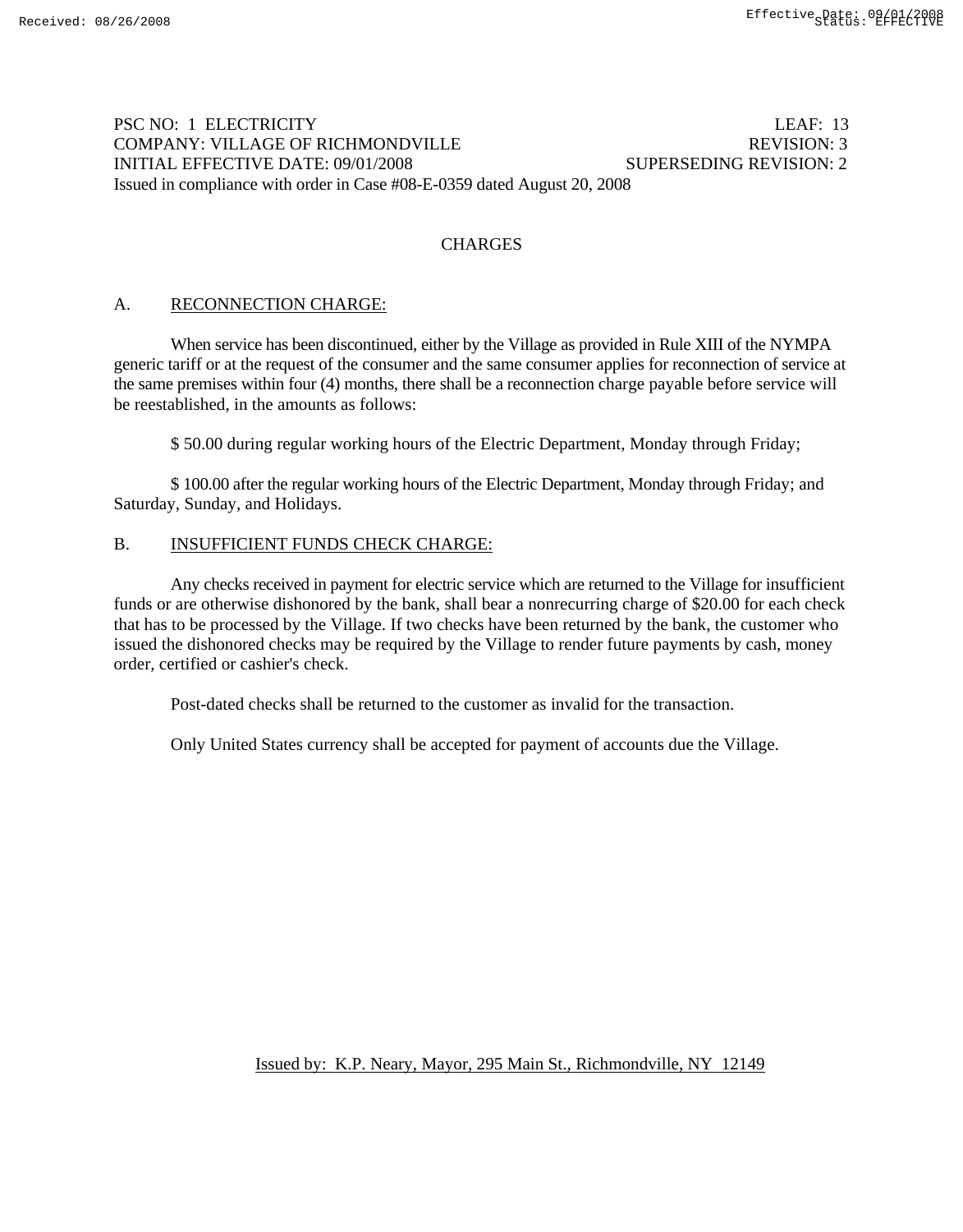PSC NO: 1 ELECTRICITY LEAF: 14 COMPANY: VILLAGE OF RICHMONDVILLE REVISION: 2 INITIAL EFFECTIVE DATE: 11/29/19 SUPERSEDINGREVISION: 1 Issued in compliance with Order in Case 16-M-0330 dated 11/18/2019

## RESERVED FOR FUTURE USE